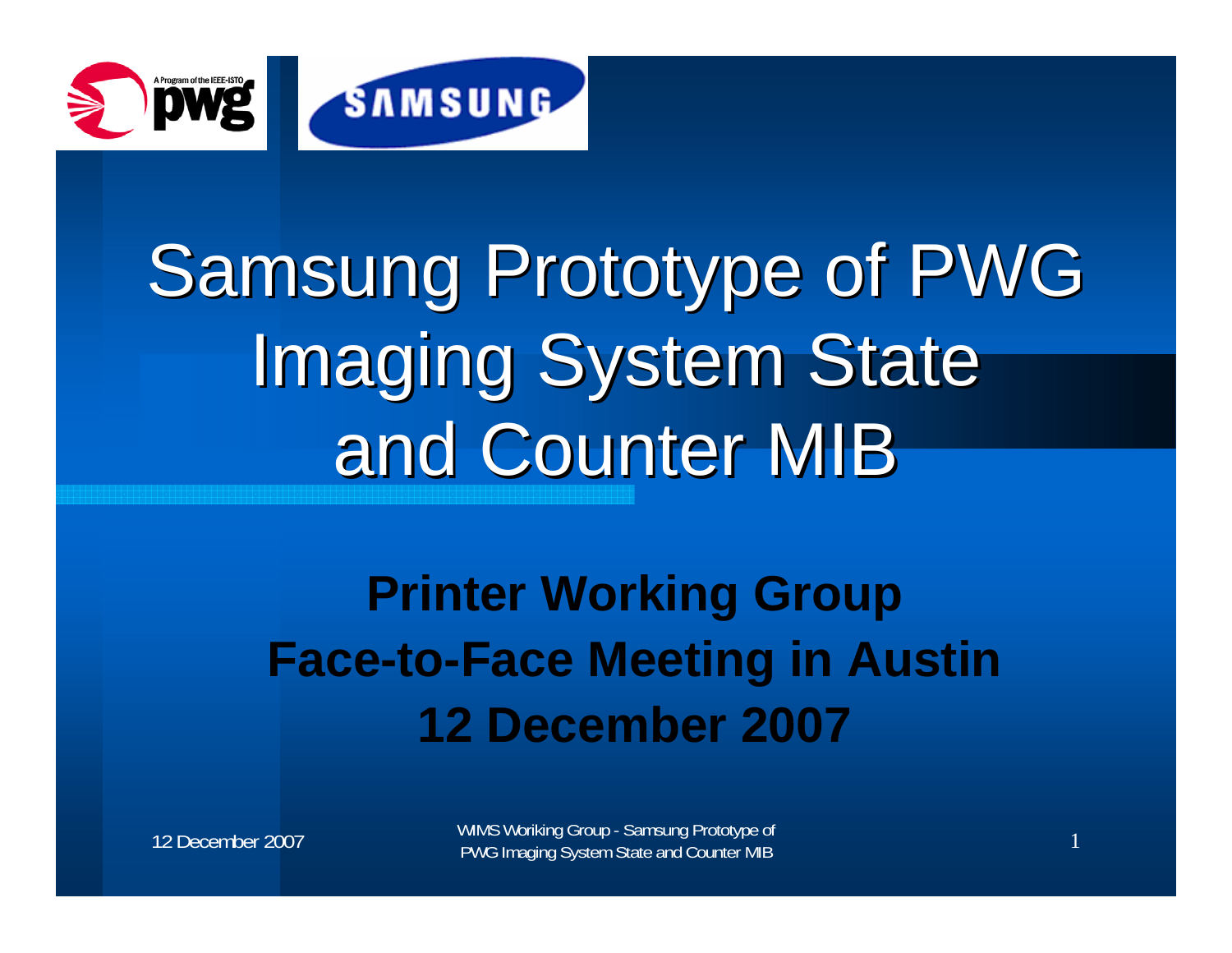

## **Counter MIB Prototype Content**

- $\bullet$  **Prototype on Samsung SCX-6345 MFP (45ppm)**  $\bullet$ **Final results are available today to PWG**
- $\bullet$  **10 object groups were implemented (all objects)**
	- –**Required – General, Key, Service, Time, and Monitor**
	- **Conditionally Mandatory – Image, Impression, Two Sided, Sheet, and Traffic**
	- **5 sets of lifetime counters were implemented**
		- **System Totals, Copy, Print, Email Out, and Scan**
	- **4 object groups were not implemented**
		- **Optional – Alert, Media Used, Subunit, Subunit Map**

 $\bullet$ 

 $\bullet$